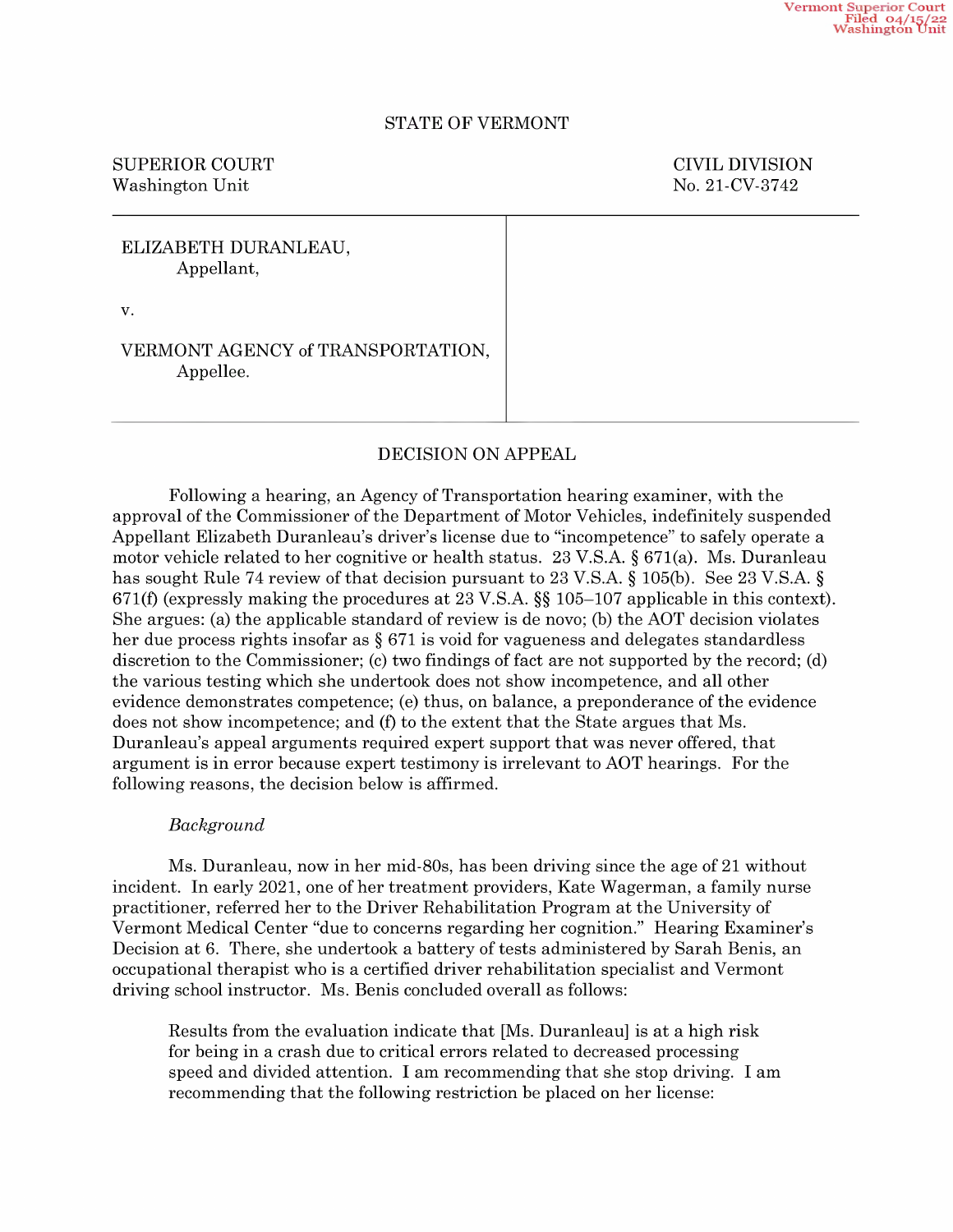## MEDICAL SUSPENSION, EFFECTIVE IMMEDIATELY. . . .

Ms. Benis's report back to Ms. Duranleau's treatment provider includes this: "If you agree with this recommendation, please sign [this] letter below and we will help process this through VT DMV." Another of Ms. Duranleau's treatment providers at the same practice, Ms. Pascale Stephani, a nurse practitioner, signed to indicate her agreement with the recommendation.

As a result of this recommendation, the DMV suspended Ms. Duranleau's license under 23 V.S.A. § 671(a), which permits suspension upon "reason to believe that the [licensed person] is an individual who is incompetent to operate a motor vehicle or is operating improperly so as to endanger the public." Ms. Duranleau sought a hearing, staying the suspension until a determination was made on the evidence. See *id*. Prior to the hearing, Ms. Duranleau privately arranged for additional testing by Adaptive Driving Associates (ADA).

ADA administered several cognitive tests and accompanied Ms. Duranleau on an actual drive. After the evaluation, on a specific form, it left blank a section in which it could have concluded, "You have a basic ability to drive." It also left blank a section in which it could have concluded, "It is not safe for you to drive at this time." Instead, it indicated in a different section ("We recommend the following intervention:") that she should undergo "Neuropsych testing" and a "Road test by DMV." In its narrative report, however, ADA indicated many substantial concerns, including the following:

Right foot brake reaction time measure .75 second, yielding a "D" rating and placing her in the 12th percentile for female drivers over 66 years old. Of concern was [her] difficulty in understanding the directions and holding on to the instructions. . . . Of note was her inability to explain what was expected of her. . . .

. . . . Again, she required repeated directions and repetition of instruction to participate in tasks presented. . . .

. . . . Often, part way through a subtest, she would forget the directions and was unsure of what was expected of her....

. . . . When presented with the more visually complex test, Elizabeth was unable to successfully alternate and shift her attention to complete this test. Elizabeth's inability to retain directions, and divide, shift and alternate her attention are of concern.

In addition, a traffic sign recognition test was presented, Elizabeth correctly identified 12/18 signs. Visual search appeared poorly organized and confusion was evident between the meanings of several signs.

. . . . When looking at a complex picture of a driving scenario, she appeared overwhelmed, identifying a vehicle in the wrong place but unable to explain why without coaching and leading by the examiner. With leading she identified a potential crash but could not determine where each vehicle had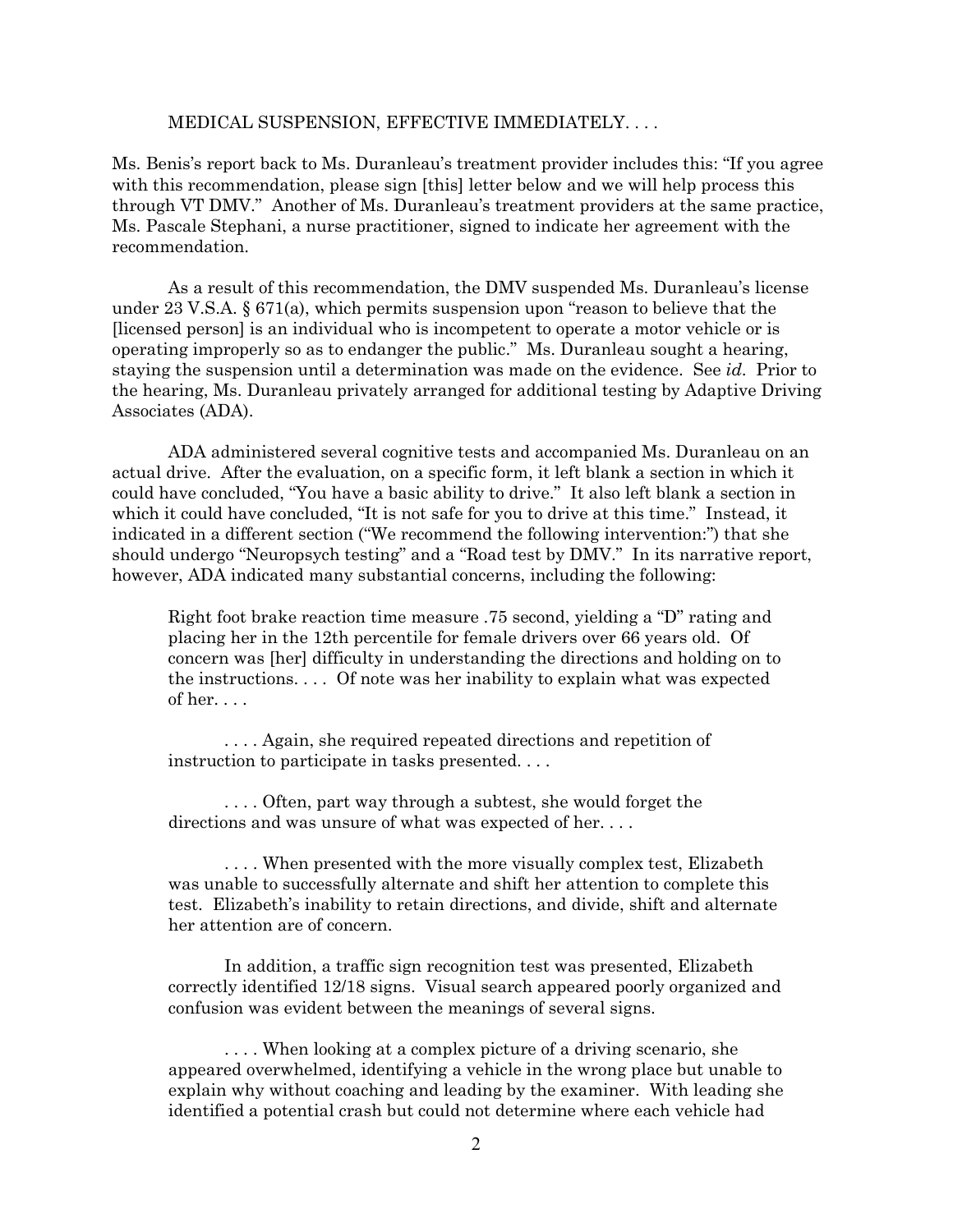come from or its intended path of travel. . . . When further questioned about what she would do if she noticed cars in front of her (both in her lane and the oncoming lane) pulling to the side of the road, after repeated explanation, she responded she would pull over too, but was unable to predict that vehicles pulled over to let an emergency [vehicle] pass.

The narrative continues in this fashion at length, expressing substantial concerns both with her clinical test results and her actual driving.

At the hearing, the written reports and related materials from the Driver Rehabilitation Program and Adaptive Driving Associates evaluations were admitted into evidence. No expert was called to testify by either party. However, three witnesses—two family members and one friend—all testified to the effect that Ms. Duranleau's driving is competent.

In a written decision following the hearing, the hearing examiner reviewed the two evaluations, plainly found the Driver Rehabilitation Program report and resulting recommendation persuasive and found the Adaptive Driving Test evaluation generally supportive of that recommendation even though it did not include a formal recommendation in favor of (or against) suspension. With the Commissioner's approval, the DMV's decision to impose an indefinite suspension was affirmed, and the suspension went back into effect. Ms. Duranleau's subsequent request to stay the suspension pending appeal was denied.

#### *Standard of Review*

"Courts presume that the actions of administrative agencies are correct, valid and reasonable, absent a clear and convincing showing to the contrary. . . . [J]udicial review of agency findings is ordinarily limited to whether, on the record developed before the agency, there is any reasonable basis for the finding." *State Dep't of Taxes v. Tri-State Ind. Laundries*, 138 Vt. 292, 294 (1980).

Ms. Duranleau argues generally that this court's review instead should be de novo because it involves a mixed question of law and fact. Although she does not specifically identify the mixed question, she presumably refers to the ultimate determination of incompetence. In support of this argument, she cites *MacDonough-Webster Lodge No. 26 v. Wells*, 2003 VT 70, 17, 175 Vt. 382. The de novo standard described there, however, applies when a higher court reviews a lower court's determination of a mixed question. Review of an *administrative* decision, on the other hand, involves separation-of-powers concerns. *In re Williston Inn Group*, 2008 VT 47, ¶ 11, 183 Vt. 621. The rule in this situation is one of deference: "Absent a compelling indication that an agency has misinterpreted the statute it has been charged to execute, we will defer to the agency's judgment." *Lemieux v. Tri-State Lotto Commn*., 164 Vt. 110, 112–13 (1995). Review in this case is not de novo.

### *Due process*

Ms. Duranleau argues, quite summarily, that the AOT decision violates her due process rights insofar as § 671 is void for vagueness and delegates standardless discretion to the Commissioner. She merely asserts that there is no way to tell from its language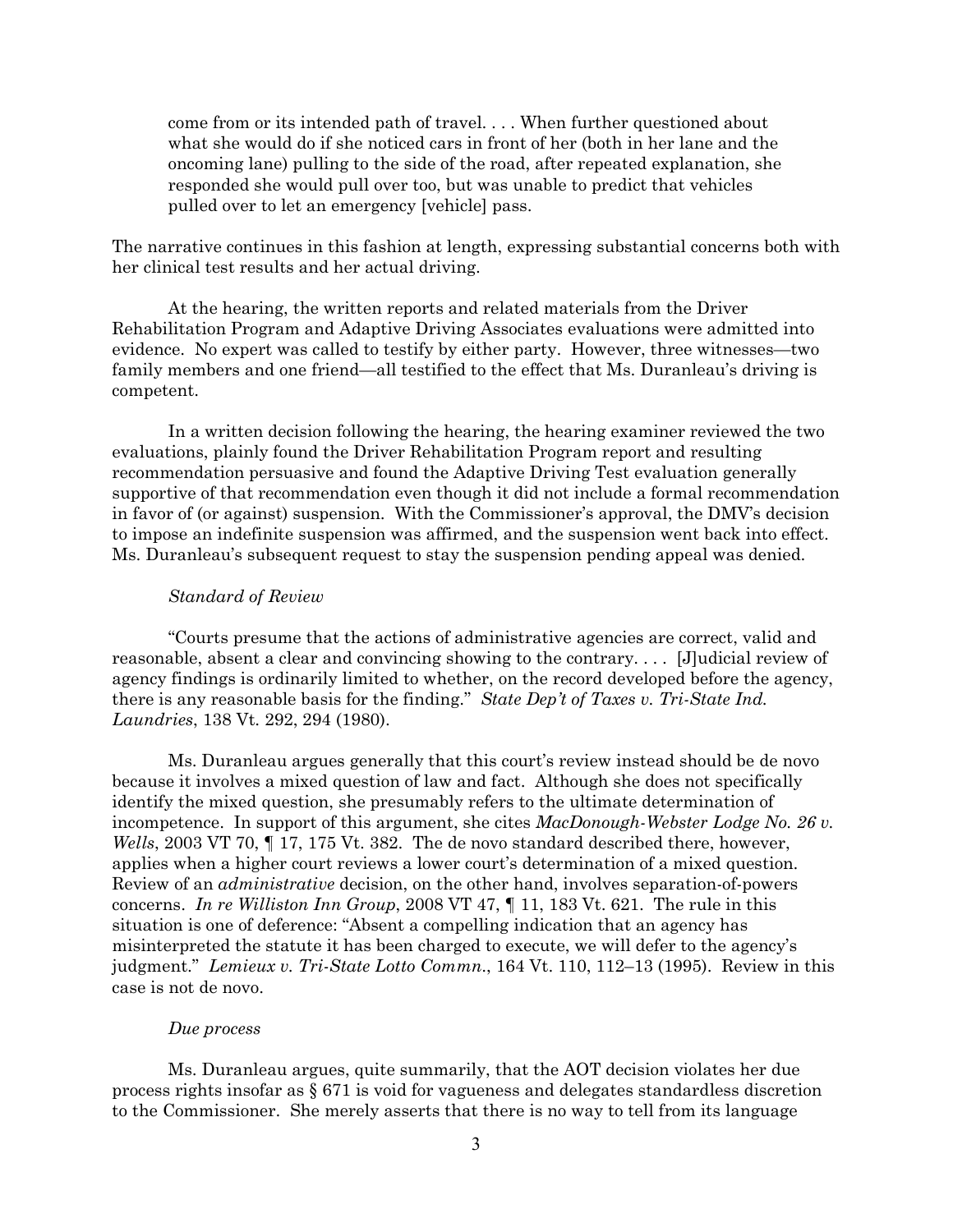what it means and the AOT has failed to adopt rules more specifically defining the details.

Statutes "are unconstitutionally vague when they either (1) fail to provide sufficient notice of what conduct is prohibited, or (2) authorize or encourage arbitrary and discriminatory enforcement by failing to provide explicit standards." *In re Rusty Nail Acq., Inc.*, 2009 VT 68,  $\parallel$  12, 186 Vt. 195. Similarly, the delegation of discretion unbounded by any standards fails to provide notice and is inherently arbitrary. See *In re Pierce Subdivision Application*, 2008 VT 100, ¶ 19, 184 Vt. 365.

Section 671 is neither impermissibly vague nor standardless. A suspension under § 671(a) must be predicated on a determination that a licensed person is "incompetent to operate a motor vehicle or is operating improperly so as to endanger the public." Thus, the statute does not apply to any incompetence or improper operation but only incompetence or improper operation of a sufficient character that the public would be endangered by it. The AOT may not have adopted rules specifically defining the terms used in  $\S 671$  in detail (and no statute required it to do so), but motor vehicle operation as a general matter is highly regulated by detailed rules of the road with which all fit drivers are aware. A person may be incompetent to comply with those rules, or otherwise may operate in violation of them regardless of fitness, in myriad ways. The statute thus imposes a minimum but meaningful standard—endangerment to the public—for § 671 suspensions. The standard is necessarily generally stated, but a reasonable person would know what it means without a specific articulation of the myriad ways in which one might be unable or unwilling to comply with it. See *Rogers v. Watson*, 156 Vt. 483, 491 (1991) ("In evaluating this argument, we must first recognize that we are dealing with an area where some imprecision and generality is necessary and inevitable."). Section 671 is not so standardless or vague that it amounts to a due process violation.

## *Whether the findings are supported by the record*

Ms. Duranleau argues that two "findings" lack evidentiary support. In the *conclusions* section of the decision, the hearing examiner—in response to Ms. Duranleau's argument that she performed well on the majority of the clinical tests administered summarily stated that instead she appeared to have experienced "significant difficulties" with half of the tests administered by the Driver Rehabilitation Program and more than half administered by Adaptive Driving Associates. Ms. Duranleau, relying on her own interpretation of the test results, argues here that she instead performed well or acceptably on most of the tests. The court agrees that some of the individual test results are reported in such a vague manner that their proper interpretation, in isolation, is uncertain absent a more detailed explanation by an expert. To that extent, Ms. Duranleau's argument has some merit. However, this issue is immaterial because the hearing examiner's decision is predicated largely on the expert conclusions of testing *overall* and its implications on Ms. Duranleau's competence to drive, not on the specific results of any specific clinical test.

#### *Whether the testing shows incompetence*

The major thrust of Ms. Duranleau's appellate argument is that her layperson assessment of specific results from the tests administered by the Driver Rehabilitation Program and Adaptive Driving Associates demonstrates that they fail to show that she is incompetent or, at best, they are inconclusive. All the other evidence in the record, her